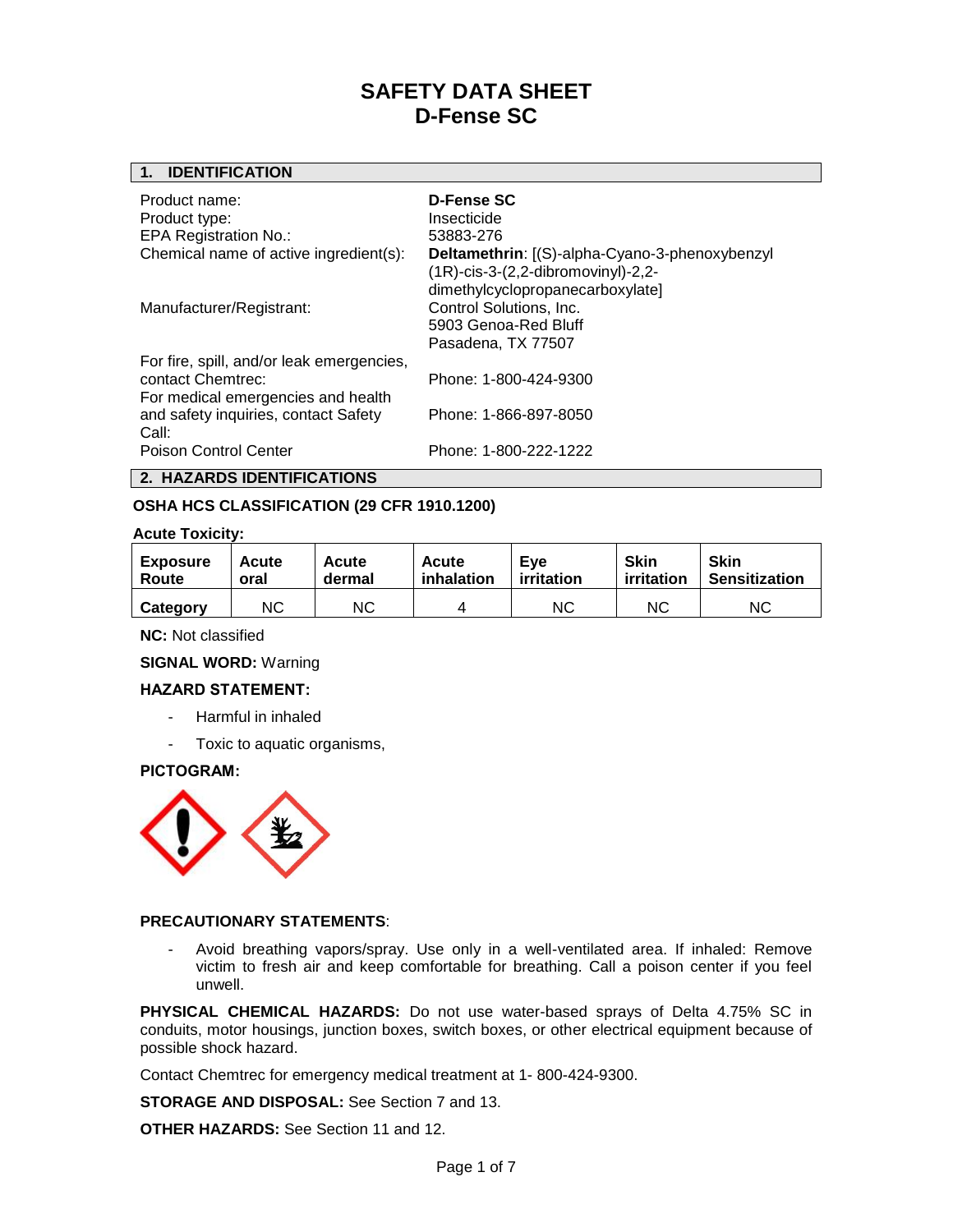| <b>3. COMPOSITION/INFORMATION ON INGREDIENTS</b> |               |                |                                                                                          |                               |                      |                                      |
|--------------------------------------------------|---------------|----------------|------------------------------------------------------------------------------------------|-------------------------------|----------------------|--------------------------------------|
| <b>COMMON</b><br><b>NAME</b>                     | CAS NO.       | %              | <b>OSHA</b><br><b>PEL</b>                                                                | <b>ACGIH</b><br><b>TLV</b>    | <b>OTHER</b>         | <b>NTP/IARC/OSHA</b><br>(Carcinogen) |
| Deltamethrin                                     | 52918-63-5    | 4.75           | NE.                                                                                      | NE.                           | <b>NA</b>            | $IARC - 3*$                          |
| Silicon Dioxide<br>(Crystalline<br>Free)         | 112945-52-5   | $\overline{2}$ | $10$ mg/m $3$<br>(nuisance<br>dust)                                                      | $10$ mg/m $3$<br>(total dust) | <b>NA</b>            | <b>NA</b>                            |
| Xanthan Gum                                      | 11138-66-2    | $0.5 - 0.3$    | $15$ mg/m $3$<br>(total dust)<br>(8h TWA)<br>$5 \text{mg}/3$<br>(respirable)<br>(8h TWA) | <b>NE</b>                     | <b>NE</b>            | <b>NA</b>                            |
| Propylene<br>Glvcol                              | $57 - 55 - 6$ | $\mathcal{P}$  | NE.                                                                                      | <b>NE</b>                     | 10 mg/m $3$<br>$***$ | <b>NA</b>                            |

NE= Not established; NA= Not applicable

\* IARC Group 3: The agent (mixture or exposure circumstance) is unclassifiable as to carcinogenicity to humans.

\*\* WEEL: Workplace Environmental Exposure Levels

## **4. FIRST AID MEASURES**

### **FIRST AID**

- **IF INHALED: •** Move person to fresh air.
	- If person is not breathing, call 911 or an ambulance, then give artificial respiration, preferably by mouth-to-mouth, if possible.
	- Call a poison control center or doctor for treatment advice.

Have the product container or label with you when calling a poison control center or doctor, or going for treatment. You may also contact SafetyCall® (866) 897-8050 for emergency medical treatment information.

## **5. FIRE FIGHTING MEASURES**

#### **FLASH POINT:** NA **FLAMMABLE LIMITS:** NA

**EXTINGUISHING MEDIA:** Water fog, CO<sub>2</sub>, foam, dry chemical.

**UNUSUAL FIRE & EXPLOSION HAZARDS:** Pesticide fires have potential to emit hazardous decomposition products.

**HAZARDOUS DECOMPOSITION PRODUCTS:** May release irritating and toxic gases due to thermal decomposition. Products of combustion include oxides of carbon and nitrogen.

**FIRE-FIGHTING PROCEDURES:** As in any fire, wear self-contained breathing apparatus pressure-demand, MSHA/NIOSH approved (or equivalent) and full protective gear. Keep upwind. Isolate hazard area. Avoid inhalation of smoke and fumes. Use water or foam to reduce fumes. Do not touch spilled material. If possible, move containers from area. Extinguish only if flow can be stopped. Use flooding amounts of water as a fog. Cool containers with flooding amounts of water from as far a distance as possible. Avoid breathing vapors.

## **6. ACCIDENTAL RELEASE MEASURES**

**SPILL CLEANUP:** In case of spill on floor or paved surfaces, sweep up and remove to chemical waste storage area until proper disposal can be made. Rinse contaminated material with water and absorb with clay granules or universal absorbent pads. Dispose of with chemical waste.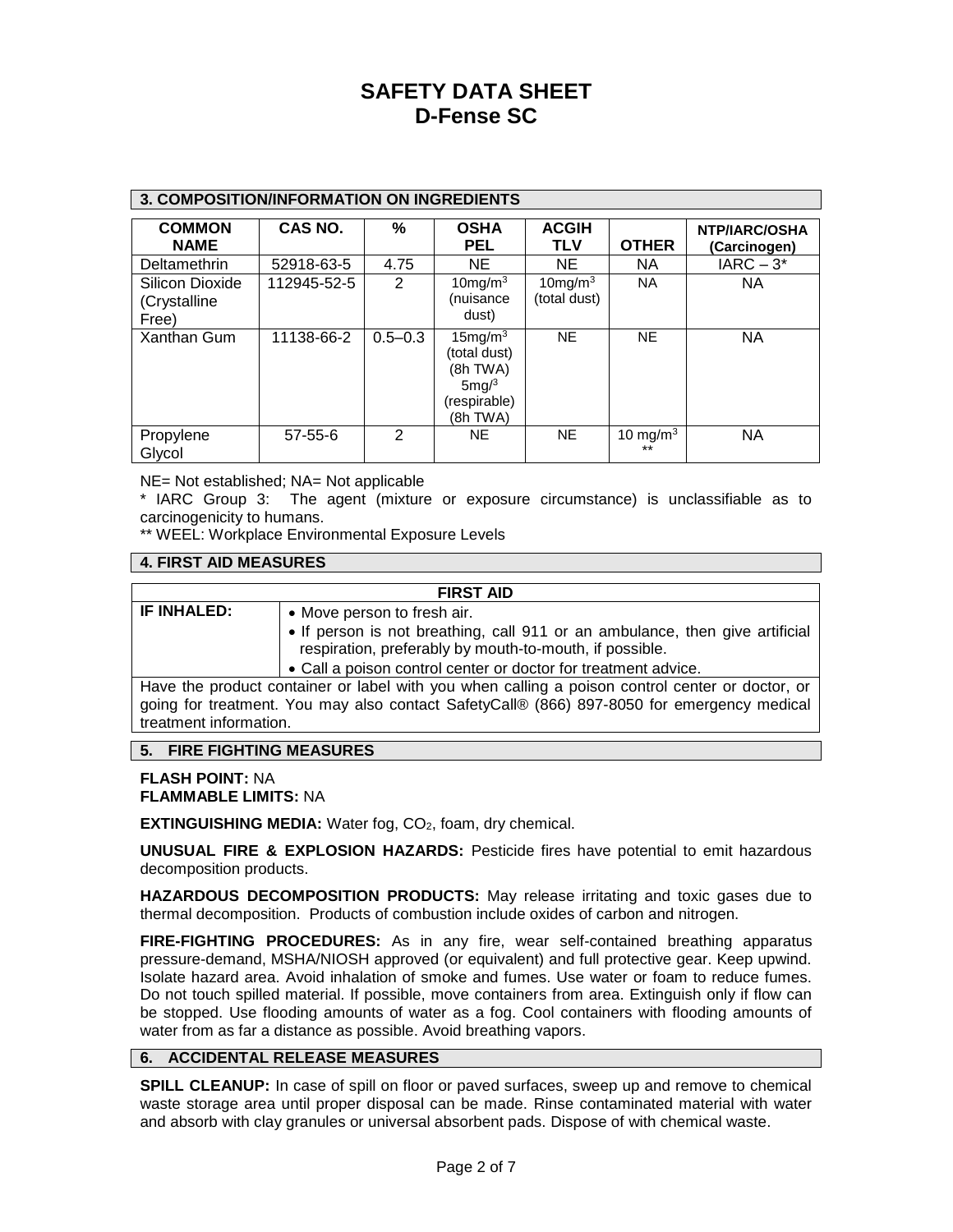**CONTAINMENT:** Do not discharge waste into municipal wastewater or public storm drains. Eliminate runoff as much as possible.

## **7. HANDLING AND STORAGE**

Do not contaminate water, food, or feed by storage or disposal.

**PRECAUTIONS TO BE TAKEN IN HANDLING:** Avoid breathing vapors and spray mist. Wash hands thoroughly with soap after handling pesticides and before eating, drinking, or smoking. Remove and wash contaminated clothing before re-use.

**PRECAUTIONS TO BE TAKEN IN STORAGE**: Mix as needed. Store in original container in a secured dry storage area. Avoid extremes in temperatures. Prevent cross-contamination with other pesticides and fertilizers. If the container is leaking and/or material is spilled, on floor or paved surfaces, absorbed on sawdust or other commercially available absorbing material, sweep up and remove to chemical waste area for your disposal. Concentrate is stable at normal storage temperatures.

**STORAGE TEMPERATURE (MIN/MAX):** Normal ambient temperatures.

## **8. EXPOSURE CONTROLS/PERSONAL PROTECTION**

**THE FOLLOWING RECOMMENDATIONS FOR EXPOSURE CONTROLS/PERSONAL PROTECTION ARE INTENDED FOR THE MANUFACTURE, FORMULATION, PACKAGING AND USE OF THIS PRODUCT.**

**FOR COMMERCIAL APPLICATIONS AND/OR ON-FARM APPLICATIONS CONSULT THE PRODUCT LABEL.**

**EYE PROTECTION:** Protective eyewear or chemical safety glasses

**SKIN PROTECTION:** Long-sleeve shirt, long pants, shoes plus socks.

**HAND PROTECTION:** Chemical-resistant gloves.

**RESPIRATOR REQUIREMENTS:** None required. Use NIOSH approved air purifying respirator or filtering face piece with N or P class filter when working in non-ventilated areas.

## **ADDITIONAL PROTECTIVE MEASURES:**

Eyre wash facility and safety shower should be available. Follow manufacturer's instructions for cleaning/maintaining PPE. If no such instructions for washables, use detergent and hot water. Keep and wash PPE separately from other laundry.

## **USER SAFETY RECOMMENDATIONS:**

#### **Users Should:**

- Wash hands before eating, drinking, chewing gum, using tobacco or using the toilet.
- Remove clothing immediately if pesticide gets inside. Then wash thoroughly and put on clean clothing.
- Remove PPE immediately after handling this product. Wash the outside of gloves before removing. As soon as possible, wash thoroughly and change into clean clothing.

## **EXPOSURE LIMITS:** Refer to Section 3.

**ENGINEERING CONTROLS:** Use only in adequately ventilated areas.

## **9. PHYSICAL AND CHEMICAL PROPERTIES**

**APPEARANCE:** White liquid **ODOR:** Odorless **ODOR THRESHOLD:** Not available **pH:** 6.0 **FLASH POINT:** Not available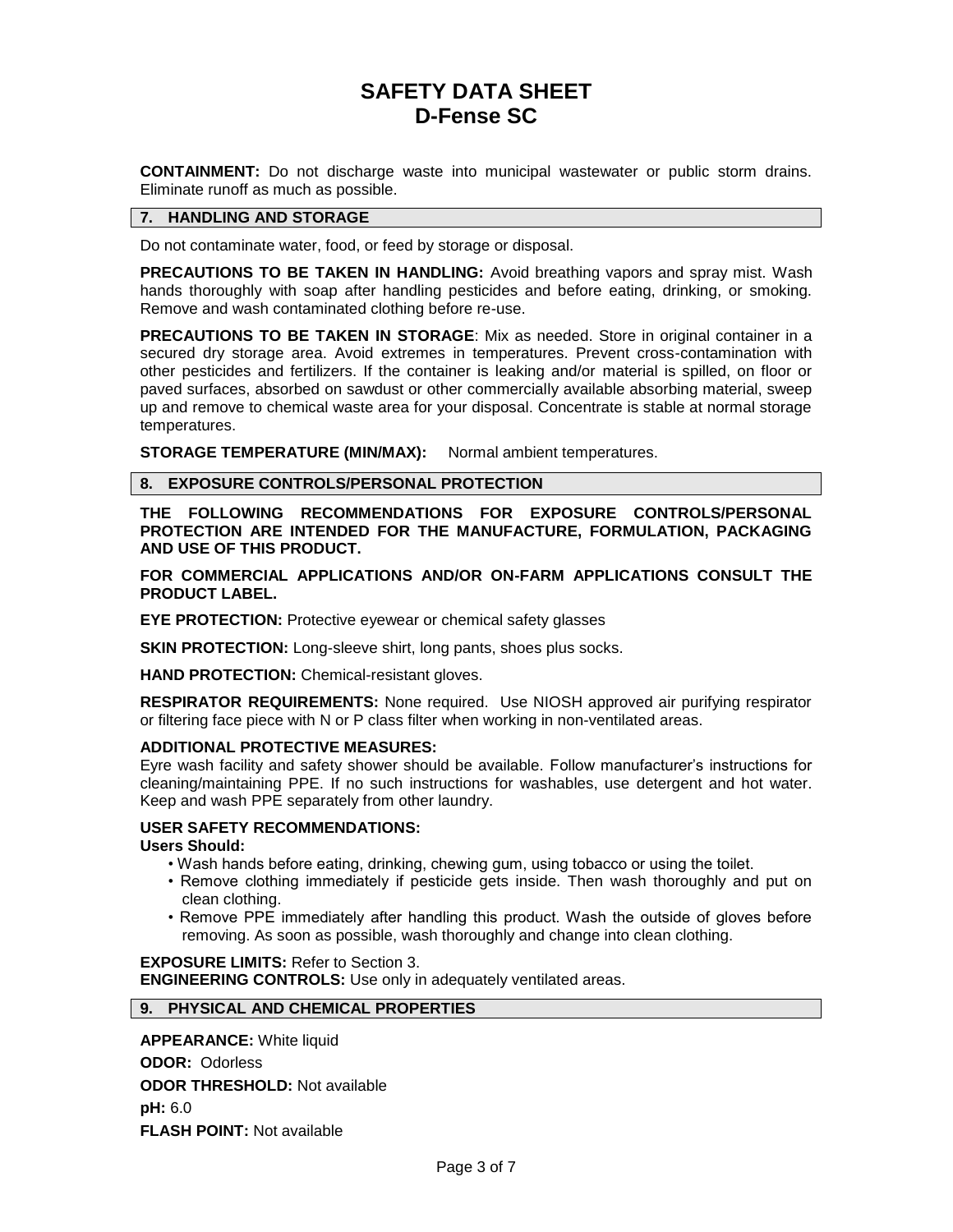**DENSITY: 1.04 g/mL@20°C WATER SOLUBILITY:** Not available **VISCOSITY:** 5,000 cps @ 6 rpm; 3,000 cps @ 12 rpm **FLAMMABILITY (Solid, Gas):** Not applicable **UPPER/LOWER FLAMMABILITY/EXPLOSIVE LIMITS:** Not available **AUTO-IGNITION TEMPERATURE:** Not available **EXPLODABILITY:** Not applicable **SOLUBILITY:** Not available **PARTITION COEFFICIENT (n-OCTANOL/WATER):** Not available **VAPOR PRESSURE:** Not available **VAPOR DENSITY:** Not available **MELTING POINT/FREEZING POINT:** Not applicable **BOILING POINT:** Not available **EVAPORATION RATE:** Not available **DECOMPOSITION TEMPERATURE:** Not available

**10. STABILITY AND REACTIVITY**

**STABILITY:** Stable under normal conditions. **CONDITIONS TO AVOID:** Avoid exposure to extreme temperatures. **HAZARDOUS DECOMPOSITION PRODUCTS:** May release irritating and toxic gases due to thermal decomposition. Products of combustion include oxides of carbon and nitrogen. **HAZARDOUS POLYMERIZATION:** Will not occur.

## **11. TOXICOLOGICAL INFORMATION**

**ACUTE TOXICITY/IRRITATION STUDIES:** (Data from a similar product)

Acute Oral  $LD_{50}$  (Rat):  $> 15,000$  mg/kg Acute Dermal  $LD_{50}$  (Rabbit):  $> 10,000$  mg/kg Acute Inhalation  $LC_{50}$  (Rat):  $> 1.02$  mg/L/4-hr (in the liquid aerosol form) Eye Irritation: Minimally irritating Skin Irritation: Slightly irritating Dermal Sensitization: Negative

**ROUTES OF EXPOSURE:** Inhalation, Ingestion, Eye and Skin contact.

## **POTENTIAL HEALTH EFFECTS:**

**SKIN CONTACT:** May be harmful if absorbed through skin. May cause a transient, localized parasthesia, characterized by tingling, burning or numbness sensation in some individuals.

**EYE CONTACT:** Non-irritating.

**INHALATION:** Harmful if inhaled.

**OTHER TOXICOLOGICAL INFORMATION:** (Based on Deltamethrin Technical)

**CHRONIC TOXICITY/CARCINOGENICITY:** General neurological symptoms were exhibited in studies with rats, mice and dogs. These symptoms included unsteadiness, abnormal gait, tremors and liquid feces. No histopathologic findings were observed except some signs of slight hepatotoxicity in mice. No Observable Effect Levels hepatotoxicity in mice. No Observable Effect Levels (NOEL's) were 1 mg/kg/day in the 2 year rat and dog studies. The NOEL for the 2-year mouse study was approximately 12 mg/kg/day. Deltamethrin was not carcinogenic in rats or mice.

**NEUROTOXICITY:** Deltamethrin does not inhibit acetylcholinesterase. Neurobehavioral effects including unsteadiness, excessive salivation, vomiting, liquid feces, uncoordinated movement,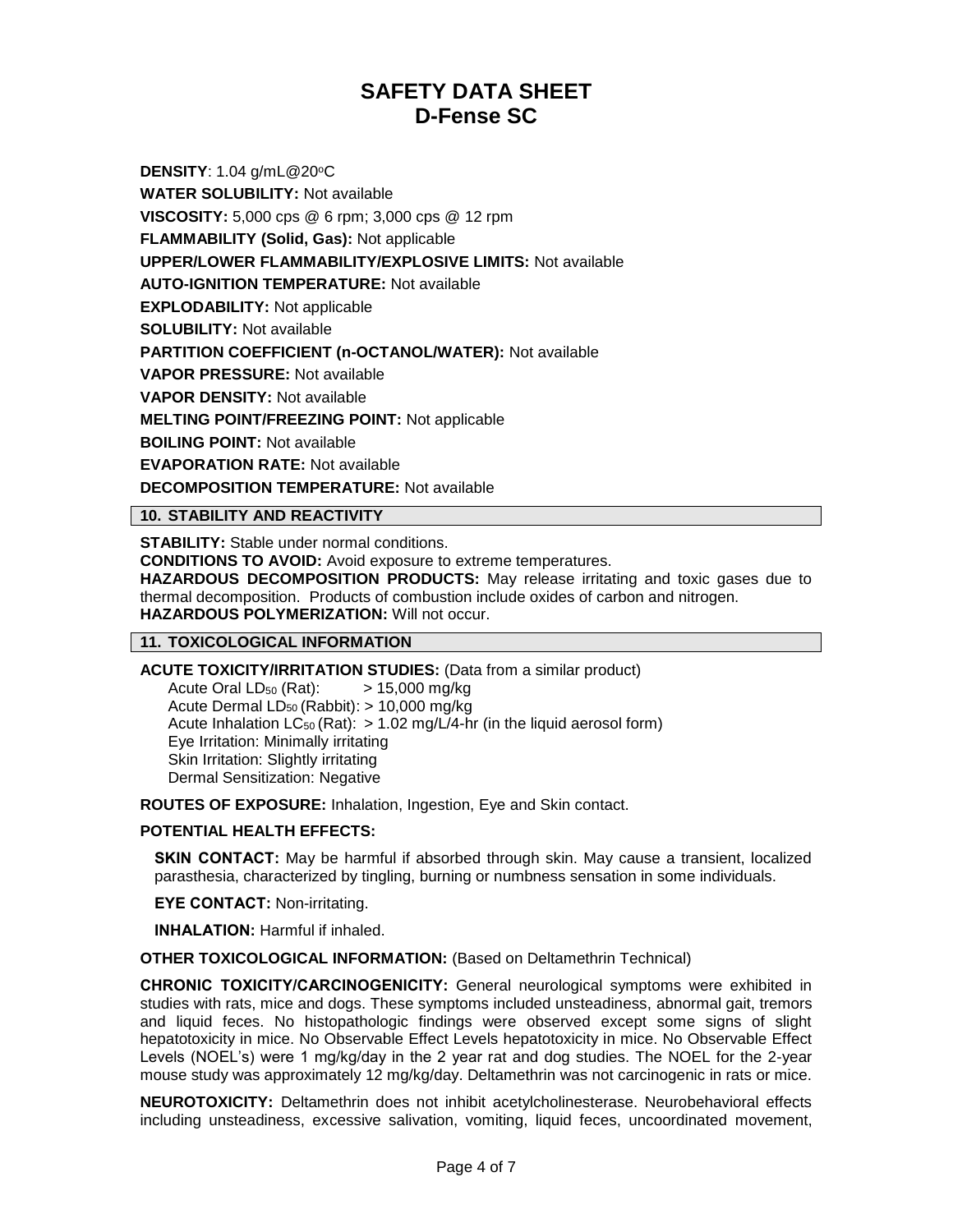tremors, spasmodic convulsions which are typically related to Central Nervous System (CNS) stimulation, were observed in some studies, The NOEL for these studies was 1 mg/kg/day or higher.

**REPRODUCTIVE/DEVELOPMENTAL:** No developmental effects were observed in studies with rats or rabbits in the absence of maternal toxicity. The developmental NOEL for the rat study was 3.3 mg/kg/day while the developmental NOEL for rabbits was 25 mg/kg/day. Reproduction studies with rats produced clinical signs, reduced body weight gain and mortality in parents and offspring at very high dosages. The NOEL for the parents and offspring was 80 ppm or approximately 4 to 12 mg/kg/day for adults and 18 to 44 mg/kg/day for offspring.

**MUTAGENICITY:** No evidence of genotoxicity was observed in a battery of in vitro and in vivo studies.

**CARCINOGENICITY:** Deltamethrin was not carcinogenic in lifetime feeding studies in rats and mice.

Propylene Glycol - In rare cases, repeated or prolong exposure to Propylene Glycol may cause central nervous system effects.

## **12. ECOLOGICAL INFORMATION**

**ENVIRONMENTAL HAZARDS:** This pesticide is extremely toxic to fish and aquatic invertebrates. To protect the environment, do not allow pesticide to enter or run off into storm drains, drainage ditches, gutters or surface waters. Applying this product in calm weather when rain is not predicted for the next 2 hours will help to ensure that wind or rain does not blow or wash pesticide off the treatment area. Rinsing application equipment over the treated area will help avoid run off to water bodies or drainage systems.

The pesticide is highly toxic to bees exposed to direct treatment. Do not apply or allow it to drift to crops or weeds on which bees are actively foraging.

**ECOTOXICITY INFORMATION:** (Based on Deltamethrin Technical)

## **AVIAN TOXICITY:**

Bobwhite Quail (LD<sub>50</sub>): > 2250 mg/kg Bobwhite Quail (dietary  $LC_{50}$ ):  $> 5620$  ppm Mallard Duck (dietary  $LC_{50}$ ): > 8039 ppm

## **AQUATIC TOXICITY:**

Rainbow Trout (96-Hour LC<sub>50</sub>): 0.26 ppb Bluegill Sunfish (96-Hour LC<sub>50</sub>) 0.17 ppb Sheepshead Minnow (96-Hour LC<sub>50</sub>): 0.48ppb Chronic Toxicity-Fathead Minnow: MATC = 24 ppt Chronic Daphnia Toxicity: MATC =6.0 ppt

**ENVIRONMENTAL FATE:** The major routes of dissipation are soil binding and soil microbial degradation. Although soil binding is strong, it is not immediate. It appears that spray drift is the only significant route of exposure to aquatic organism. However, deltamethrin's strong binding capacity to slime, plants, sediment, etc., might rapidly prevent the availability of deltamethrin for bioconcentration in aquatic systems. Additionally, its insolubility in water will be a factor in limiting its bioconcentration as well. Deltamethrin hydrolyzes under alkaline conditions. Leaching studies indicate that Deltamethrin is immobile.

Water Solubility: <0.20 mg/l @ 25°C Hydrolytic Half-Life: 2.28-2.70 days @ pH 9.0 Photolytic Half-Life: 64-86 days (water); 9 days (soil) Soil Half-Life: 14-40 days (cropped plots); 37-69 days (bare ground) in field dissipation studies Bioconcentration Factor (BCF in bluegill sunfish): 189-3630x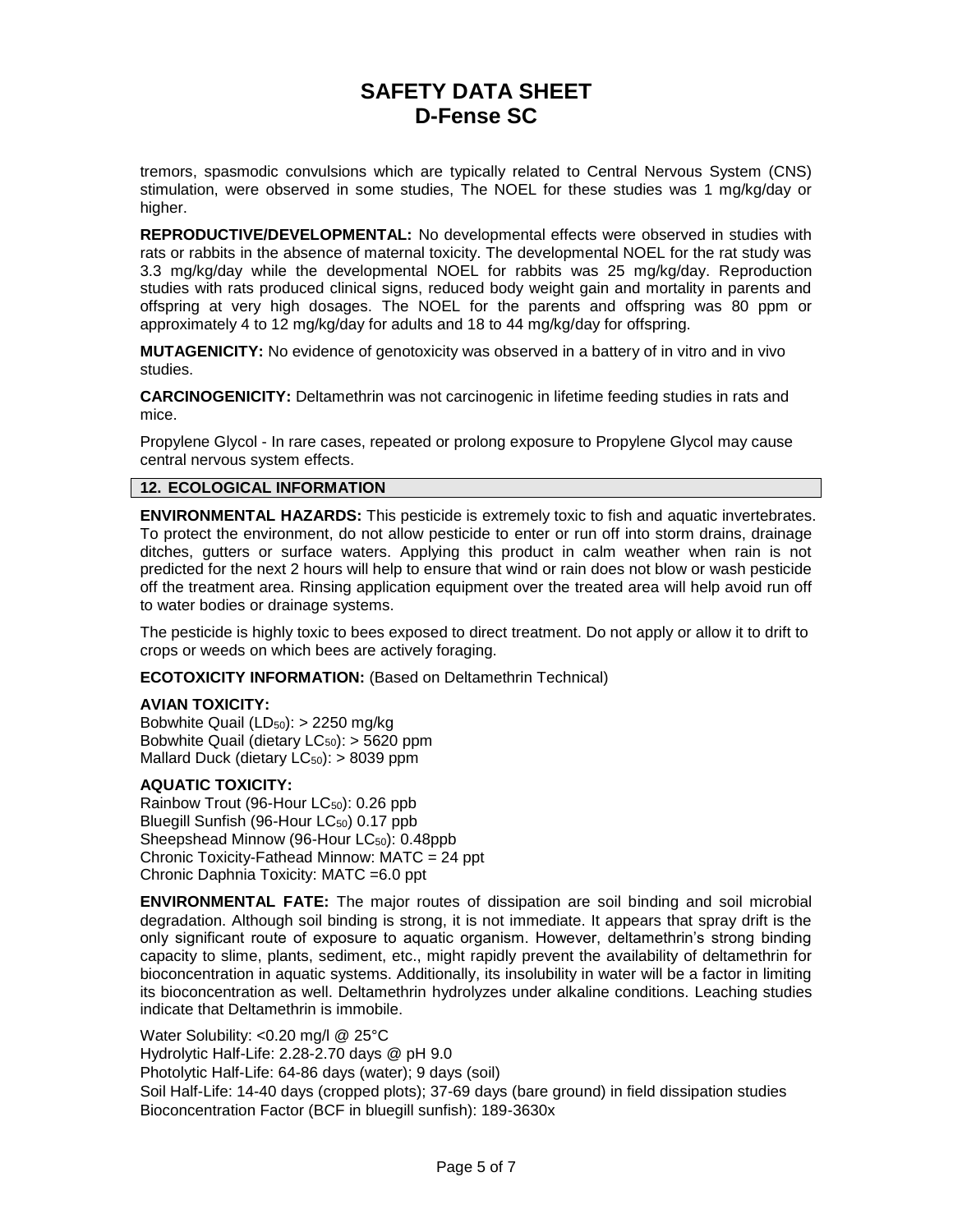## **13. DISPOSAL CONSIDERATIONS**

**PESTICIDE DISPOSAL:** Pesticide wastes are toxic. Do not contaminate water, food, or feed by storage or disposal. Improper disposal of excess pesticide, spray mixture, or rinsate is a violation of Federal Law. Dispose of excess or waste pesticide by use according to label directions, or contact your State Pesticide or Environmental Control Agency, or the Hazardous Waste representative at the nearest EPA Regional Office for guidance.

**CONTAINER DISPOSAL:** Dispose of product containers, waste containers, and residues according to label instructions and local, state, and federal health and environmental regulations.

### **14. TRANSPORT INFORMATION**

#### **DOT CLASSIFICATION:**

Not regulated

#### **INTERNATIONAL TRANSPORTAION:**

- **IMO (vessel):** UN3082, Environmentally Hazardous substances, liquid, n.o.s. (Deltamethrin), 9, PG III, Marine Pollutant
- **IATA (air):** UN3082, Environmentally Hazardous substances, liquid, n.o.s. (Deltamethrin), 9, PG III

### **15. REGULATORY INFORMATION**

#### **FIFRA INFORMATION:**

This chemical is a pesticide product registered by the Environmental Protection Agency and is subject to certain labeling requirements under federal pesticide law. These requirements different from the classification criteria and hazard information for safety data sheet, and for workplace labels of non-pesticide chemicals. Following is the hazard information as required on the pesticide label.

**CAUTION** Harmful if inhaled. Avoid breathing vapor or spray mist. Contact with product may result in transient tingling and reddening of the skin. Remove contaminated clothing and wash before reuse.

## **SARA TITLE III CLASSIFICATION:**

Section 302: Not applicable.

Section 311/312: Acute health hazard (immediate)

Chronic health hazard (delayed)

Section 313: Not applicable

**CERCLA RQ:** Not applicable

**RCRA CLASSIFICATION:** Under RCRA, it is the responsibility of the product user to determine at the time of disposal, whether a material containing the product or derived from the product should be classified as a hazardous waste.

**TSCA STATUS:** The ingredients of this product are listed on the TSCA inventory or are exempt.

**CA PROPOSITION 65:** Not applicable

**STATE RIGHT-TO-KNOW**: Propylene Glycol (CAS No. 57-55-6): MN